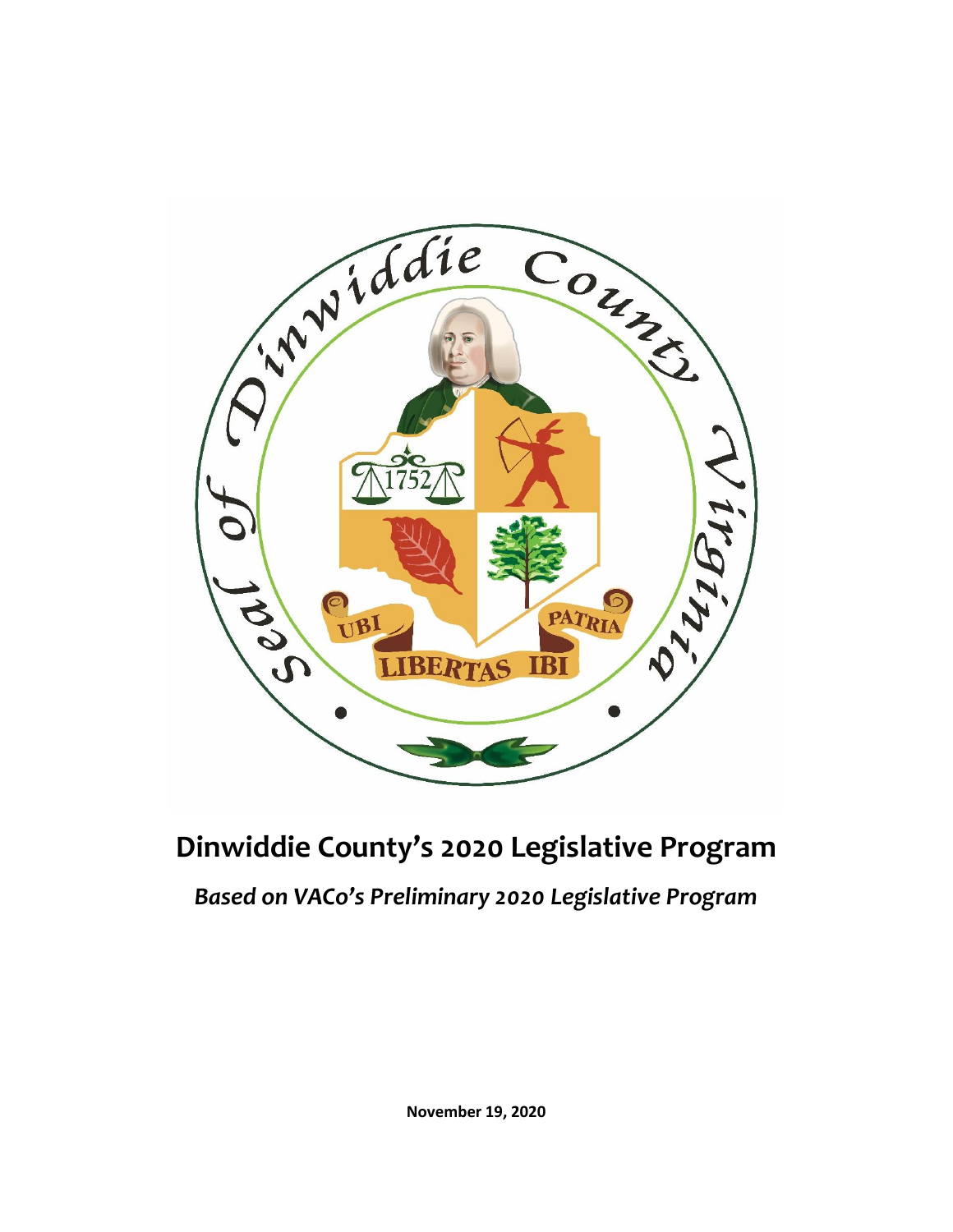# **PURPOSE:**

The purpose of this document is to demonstrate how Dinwiddie County's legislative priorities align with those of the Virginia Association of Counties' 2020 Legislative Program.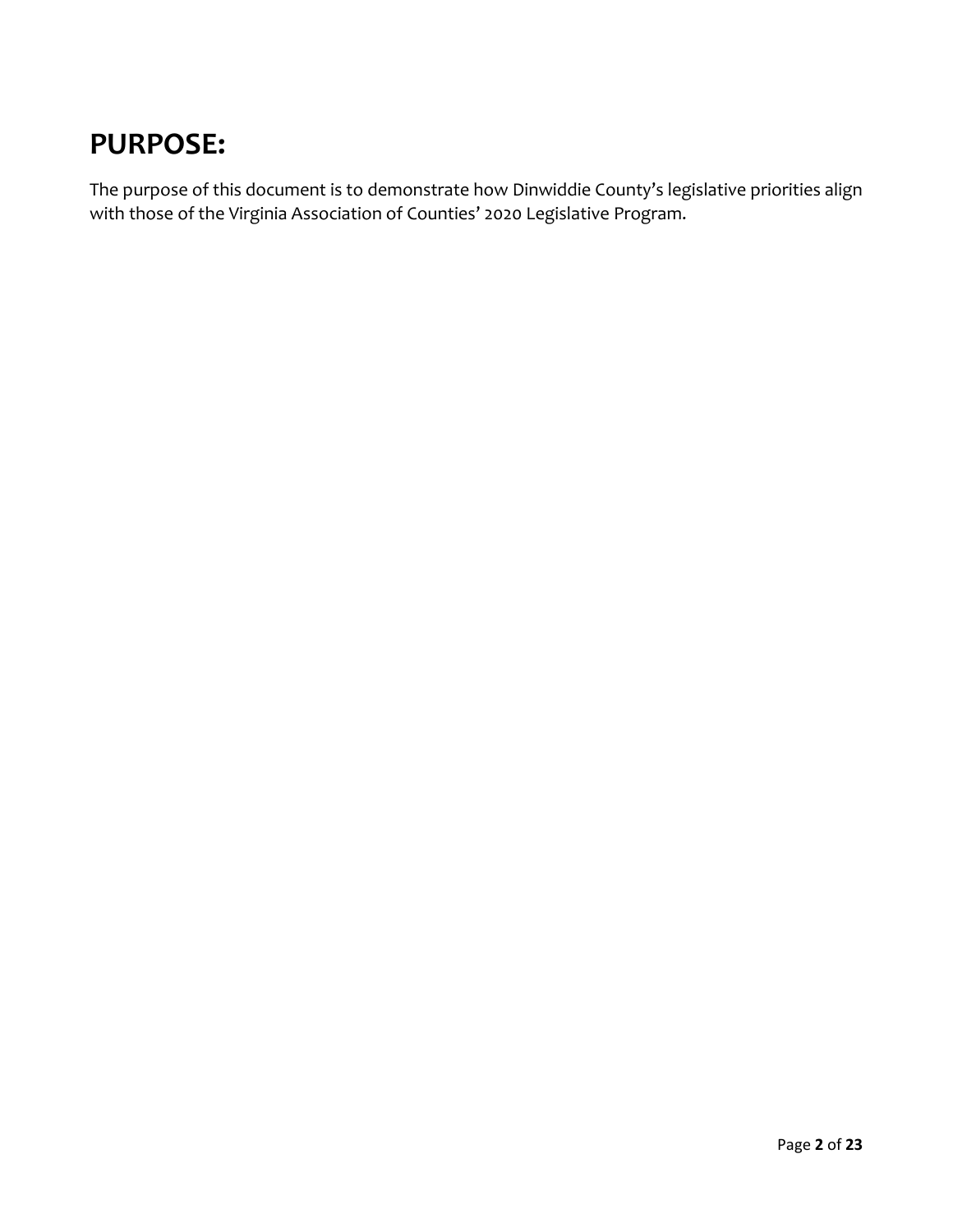# **ECOMONIC DEVELOPMENT AND PLANNING**

# **Priorities**

# **Broadband**

VACo urges the Commonwealth to provide adequate financial assistance to counties to build the necessary telecommunications infrastructure to deploy universal affordable access to the Internet for all areas, particularly in underserved and rural areas. Additionally, VACo supports legislation that provides additional tools for counties to finance, build, and operate open access networks in partnership with commercial Internet service providers.

# **Proffers and Growth Management Tools**

VACo supports changes to the conditional zoning law to allow greater flexibility in the application process for determining fiscal impacts.

VACo also supports legislation that grants localities additional tools to adequately meet increasing needs for public services driven by new development without burdening current residents with the cost of new growth through increased real estate taxes Such additional tools may include broad impact fee authority for all counties, and adequate public facilities provisions.

# **Positions**

# **Land Use**

VACo supports maintaining local authority to plan and regulate land use and opposes any legislation that weakens these key local responsibilities.

# **Regulation of Home-based Businesses**

VACo opposes any legislation that limits or restricts local authority to regulate home-based businesses, including short-term rentals regardless of whether services or goods are purchased through on online hosting platform.

# **Affordable and Workforce Housing**

VACo supports maintaining federal and state funding and appropriate incentives to assist localities in fostering affordable housing, as well as workforce housing for employees such as teachers and first responders.

# **Economic Development**

VACo supports economic development through policies and programs that bolster local and regional development efforts by maintaining state funding and granting additional funding and authority to promote local and regional incentives. This includes the provision of adequate funding fo the Agriculture and Forestry Industries Development Fund (AFID); the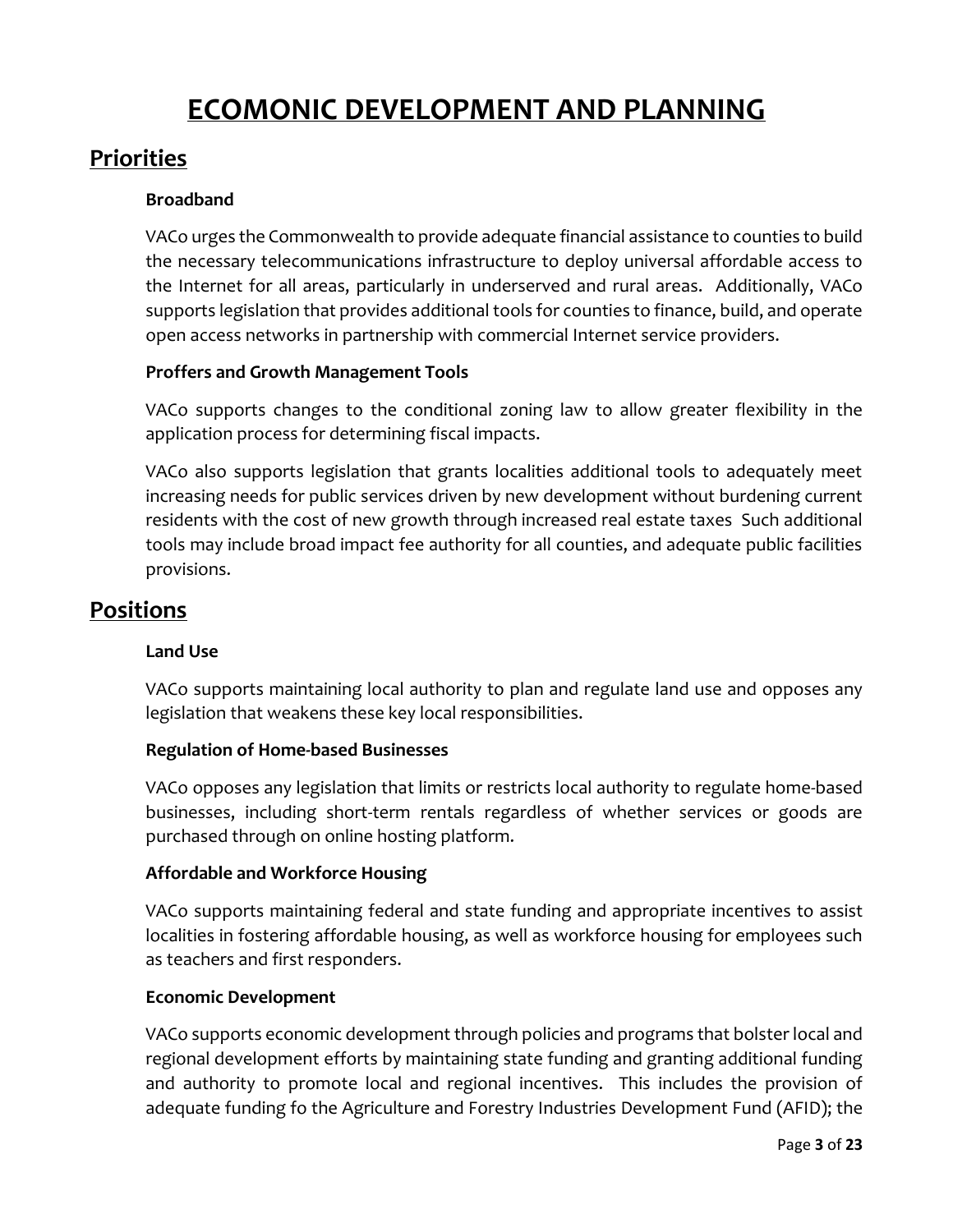Commonwealth Opportunity Fund; and the operations of the Virginia Economic Development Partnership (VEDP).

VACo also supports state funding for Virginia's planning district commissions and local cooperative extension offices, which play key roles in addressing regional challenges.

Adequate funding for the AFID grant program is important to the County because it helps the agricultural and forestry industries in Dinwiddie create a value added agricultural product or processing facility, to help diversify their farm income. Agriculture is still the state and Dinwiddie Counties largest industry sector.

The commonwealth opportunity fund and efforts from the VEPD are important to help Dinwiddie compete with other states for economic development projects. Funding for VEDP's workforce development initiative is needed to help the County maintain and create a talent pipeline for existing industries and to attract new industry.

### **Impacts of Federal and Military Facilities**

VACo supports maintaining federal and state funding and technical assistance to mitigate the impacts on counties affected by federal budget cuts and to sustain current and future federal facilities in Virginia. VACo supports state and local partnerships that work to prevent encroachment and non-compatible land uses next to military installations. VACo also supports workforce training and retraining for programs that support defense activities in Virginia.

### **Maintain Public Sector Role in Onsite Sewer Program**

VACo supports an onsite sewage program at the Virginia Department of Health (VDH) that protects public health and the environment in all regions of the Commonwealth. The Commonwealth should give special focus to addressing the challenge of failing septic systems and allow localities authority to develop and implement policies that support the state's program. VACo supports the private sector providing onsite sewage system design, installation and repair services, as long as the services can be provided at affordable rates and in a timely manner, and as long as VDH continues to provide these direct services as well.

### **Siting of Transmission Lines**

VACo supports requiring utilities to seek input from localities and property owners before any actions to construct, modify or enlarge transmission facilities.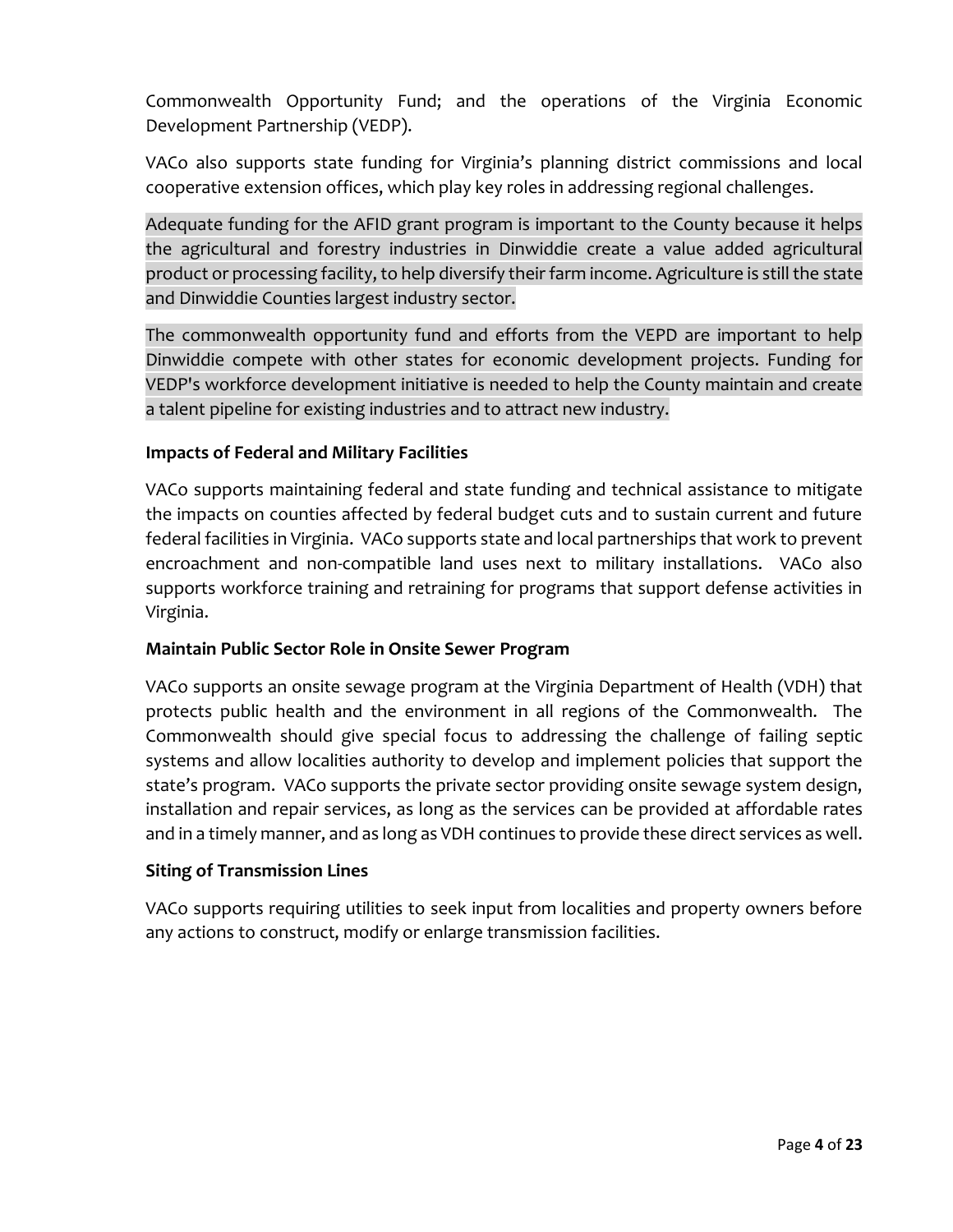# **Education**

# **Priority**

# **Education Funding**

VACo urges the General Assembly to provide full state funding for public education, including the Standards of Quality (SOQ) as recommended by the Board of Education, where these recommendations coincide with prevailing local practice, targeted incentive programs, capital, and maintenance support, and teacher salaries.

Full state funding should be achieved without reduction to other parts of state public education budgets or to other core services. Changes to school security and high school graduation standards will require additional resources to implement and those costs must be adequately funded by the state. VACo supports additional state resources and additional funding options for localities for capital and school construction costs.

VACo supports the current practice whereby all year-end funds appropriated to the school divisions by the locality revert to the locality, retaining discretion with the governing body to evaluate and approve the reallocation of year-end fund balances.

# **Positions**

# **Charter Schools**

VACo opposes legislation that removes authority from local school boards and divisions to establish charter schools.

# **Childhood Development and School Readiness**

VACo supports efforts to increase at-risk children's access to high-quality, enriching learning environments, including more resources and flexibility for localities participating in programs like the Virginia Preschool Initiative and Head Start.

# **Critical Thinking Skills**

VACo supports changes to educational programs and standards that rely less on standardized testing and more on critical thinking skills such as performance-based assessments.

# **Funding Support Personnel**

VACo supports full restoration of budget cuts, including the elimination of the funding cap on support positions, and full reinstatement of the Cost of Competing Adjustment "COCA" for support staff. In addition to meeting its obligations to fully fund instructional staff, the Commonwealth should meet its obligation to fully fund K-12 support staff.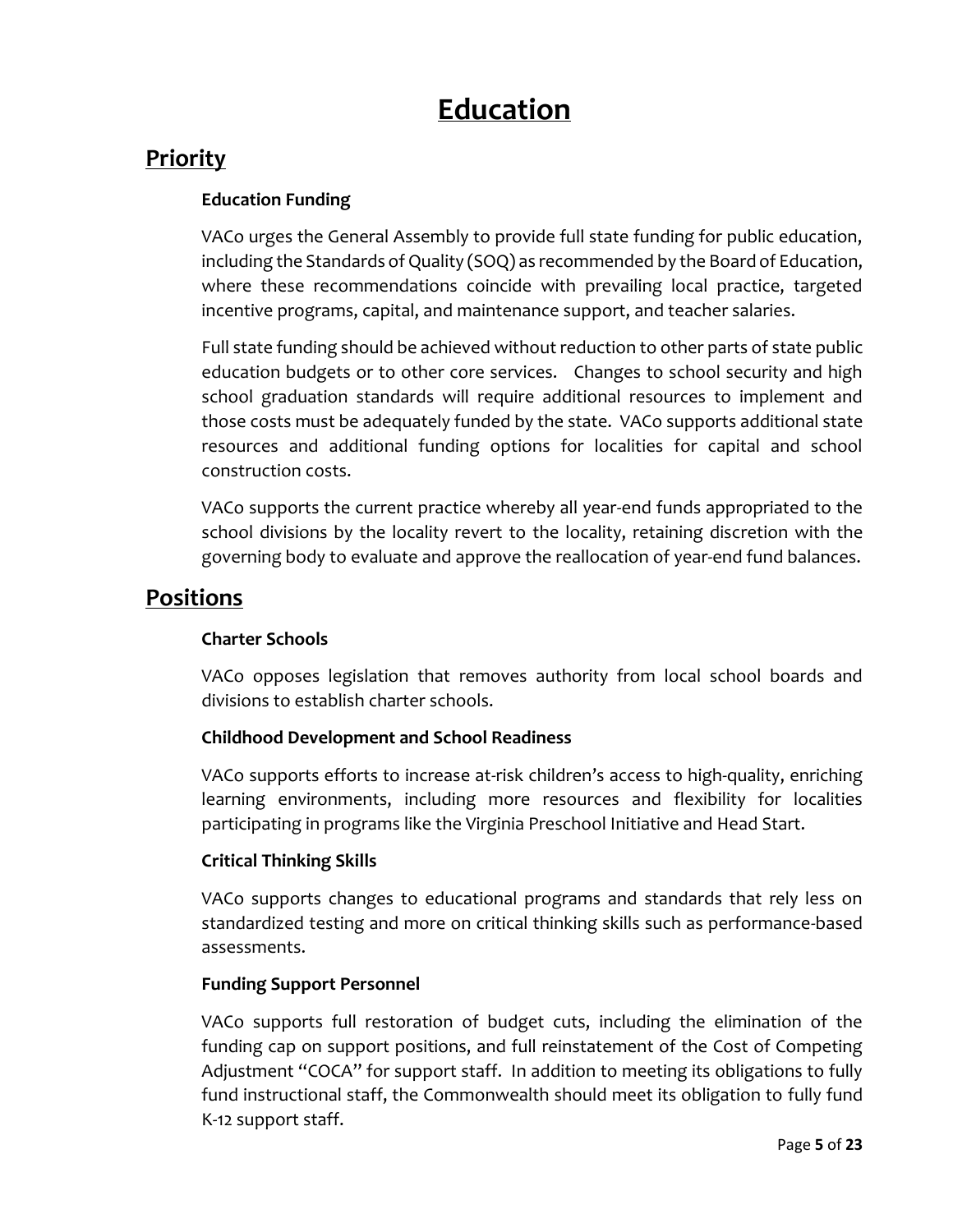# **Library System**

VACo supports maintaining the level of funding of financial aid to the library system at levels budgeted for FY 2019 and FY 2020.

# **School Safety and Security**

VACo supports efforts to improve school safety and preparedness including establishing a Statewide School Safety Drill, for students, teachers, administrators, law enforcement, and other staff to engage in active shooter drills. VACo supports the development of model policies to provide guidance on active shooter drills and updates to school safety plans and drills. VACo supports dedicated state funding to improve school security for both capital and operational costs including funding that would serve as an incentive for local school divisions to hire additional Resource Officers, School Protection Officers, or other security personnel and measures.

*Dinwiddie County has implemented a School Resource Officer (SRO) program at both of its secondary schools and two of its elementary schools. This was accomplished through DCJS grant funding and sustained by Dinwiddie County following the grant period. During the 2019-2020 school year, School Security Officers (SSOs) were added at Dinwiddie County Middle and High Schools (one each) to supplement and enhance the safety and security of our students and staff.*

# **Special Education Regional Tuition Reimbursement Program**

VACo supports enhancing local capacity to serve children with high-level support needs in the least restrictive environment, including regional special education programs. VACo supports local flexibility in the structure of such programs. If a new model for the distribution of funding for special education students with intense support needs is implemented, such a model should be phased in gradually, with state dollars provided to enable school divisions that would otherwise experience reductions in funding to continue to meet federal maintenance of effort requirements.

# **Teacher Shortage and Retention**

VACo urges the General Assembly to approve and fund strategies addressing the teacher shortage in the Commonwealth. VACo supports a targeted approach to teacher shortage by prioritizing areas in critical need, as recommended by the Virginia Department of Education. VACo supports using district-level data to determine how to best fill shortage gaps, especially in hard-to-staff divisions. VACo supports redicing burdens on the teacher workforce in the Commonwealth. VACo supports programs aimed at reducing student debt for teaching in public schools. VACo also supports programs that encourage teachers to stay in the profession including measures that provide mentorship, guidance and other forms of support for teachers in their first five years in the profession.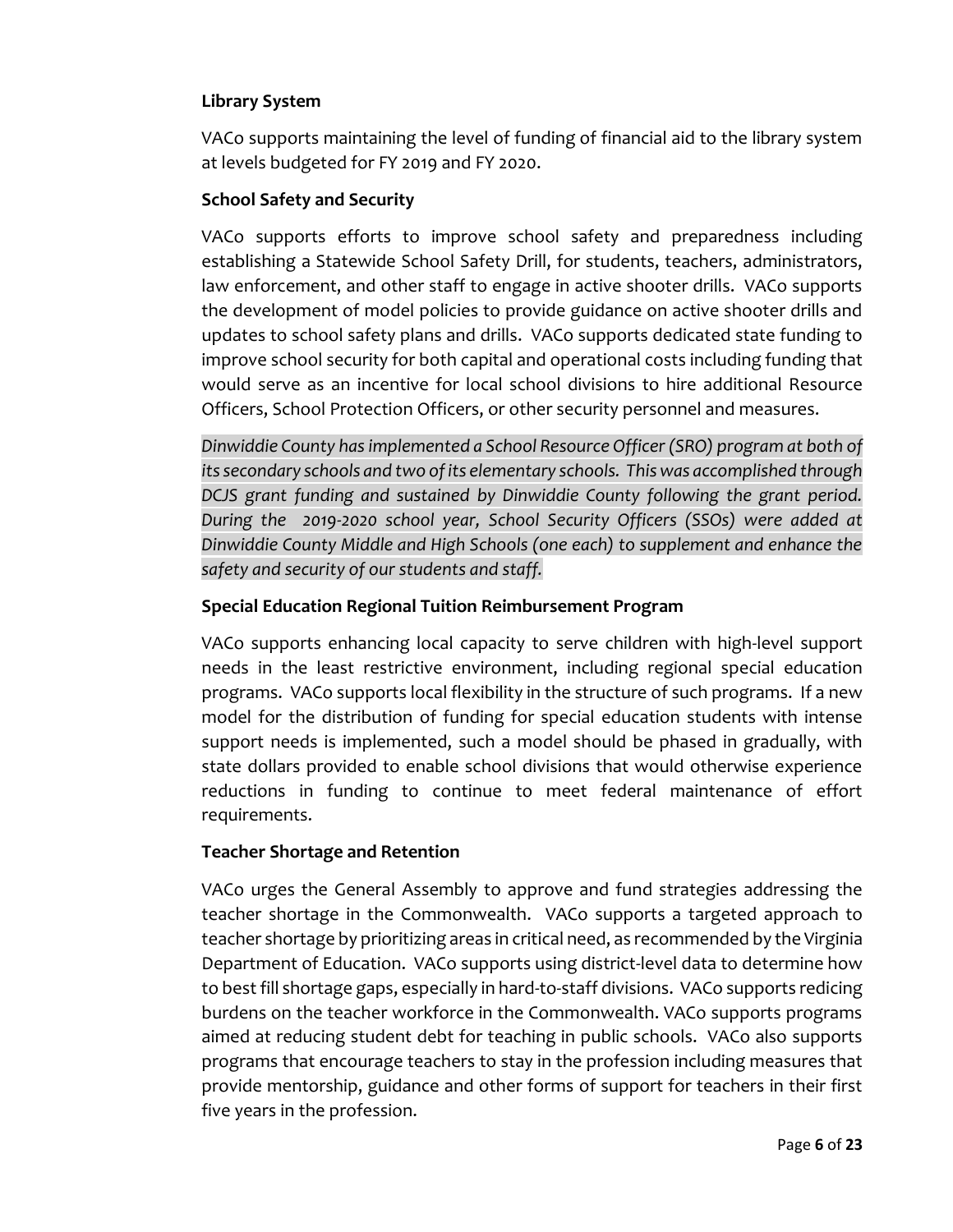### **Workforce-Ready Students**

VACo supports changes in curriculum and funding that will increase the number of student leaving the K-14 system with workforce-ready credentials. VACo supports incorporating career and technical education curriculum at the elementary school level. VACo supports high school students earning academic credit for participating in an internship, apprenticeship, credential, and other work programs. VACo supports innovative models for schools to give academic credit for students that earn industry workforce skills through certifications, or licensure from an approved education or training provider. VACo supports establishing partnerships to strengthen the school-to-workforce pipeline in a variety of ways including guaranteed employment opportunities with local businesses and learning opportunities shared between local community colleges and high schools.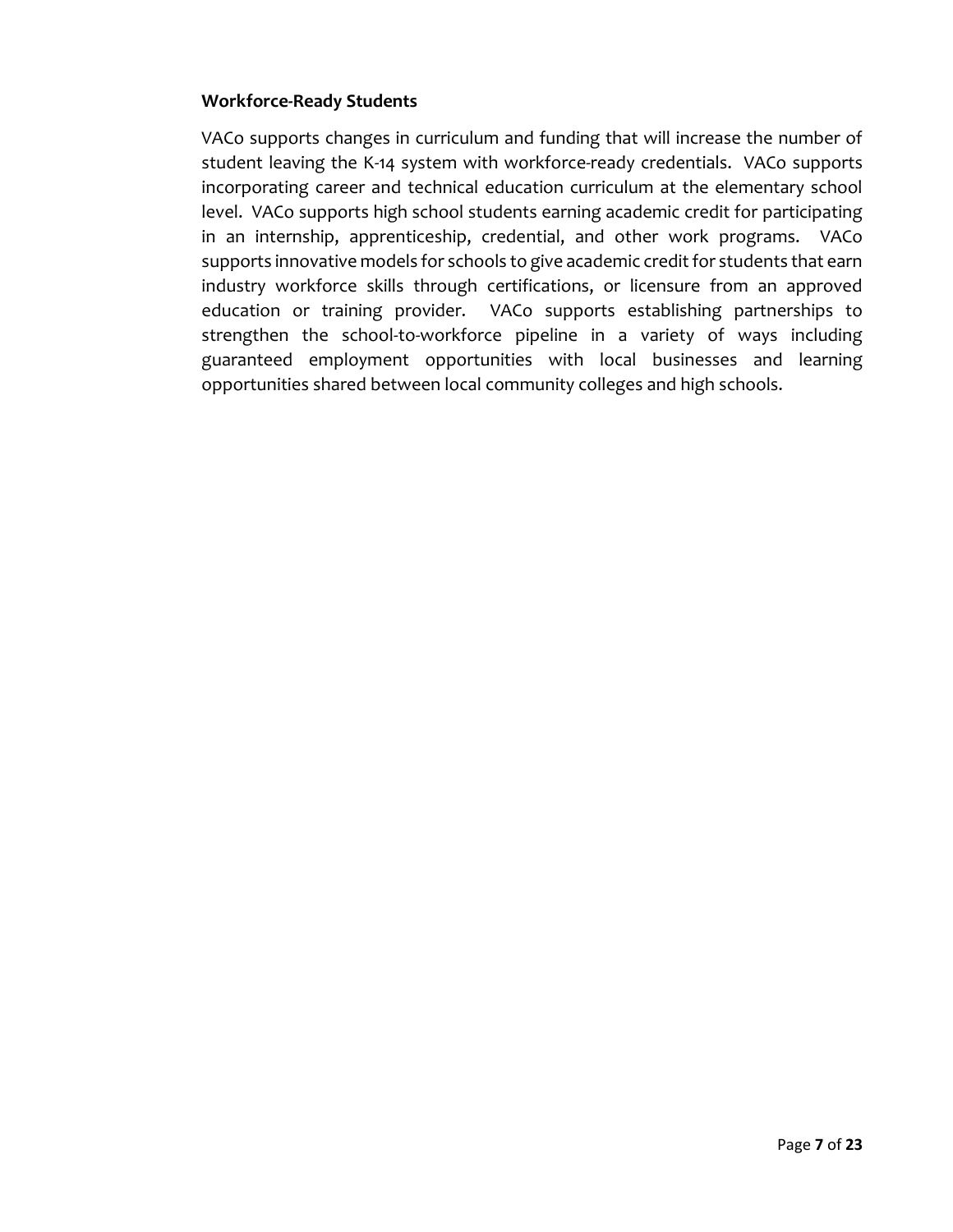# **ENVIRONMENT AND AGRICULTURE**

# **Priority**

### **Water Quality Improvement Funding**

VACo supports effective partnerships across all levels of government as well as adequate financial and technical assistance from the federal and state governments to improve water quality. VACo supports improved water quality but opposes strategies that penalize local governments by withdrawing current forms of financial assistance or imposing monitoring, management, or similar requirements on localities without providing sufficient resources to accomplish these processes. VACo opposes the imposition of a state fee, tax or surcharge, on water, sewer, solid waste, or any service provided by a local government or authority.

# **Positions**

### **Aquifer Protection**

VACo supports initiatives by the state to assure adoption of actions to reduce high chloride concentrations and loss of artesian head pressure in Virginia's aquifers. VACo also supports a review of regulations and supports education initiatives that promote reclamation of water on a local level for industrial and irrigation uses to offset future demands on all ground and surface water used for human consumption.

### **Biosolids**

VACo supports an effective statewide regulatory program governing land application of biosolids. Such a program should not infringe upon the authority of local governments to monitor compliance. VACo supports the ability of local governments to propose amendments to biosolids permits as they are considered by DEQ.

### **Conservation**

VACo encourages targeted initiatives to facilitate the protection of land for conservation purposes. VACo supports the protection of land for conservation purposes. VACo supports the creation of a Purchase of Development Rights program that provides state funding for the Virginia Land Conservation Foundation and participation incentives for landowners. Such programs preserve prime soils for food production and protect important forest land and environmentally sensitive areas in the Commonwealth.

### **Dam Safety**

VACo supports programs that keep downstream owners and developers aware of potential inundation zones. VACo also supports sufficient state and federal funding for the repair and maintenance of dams.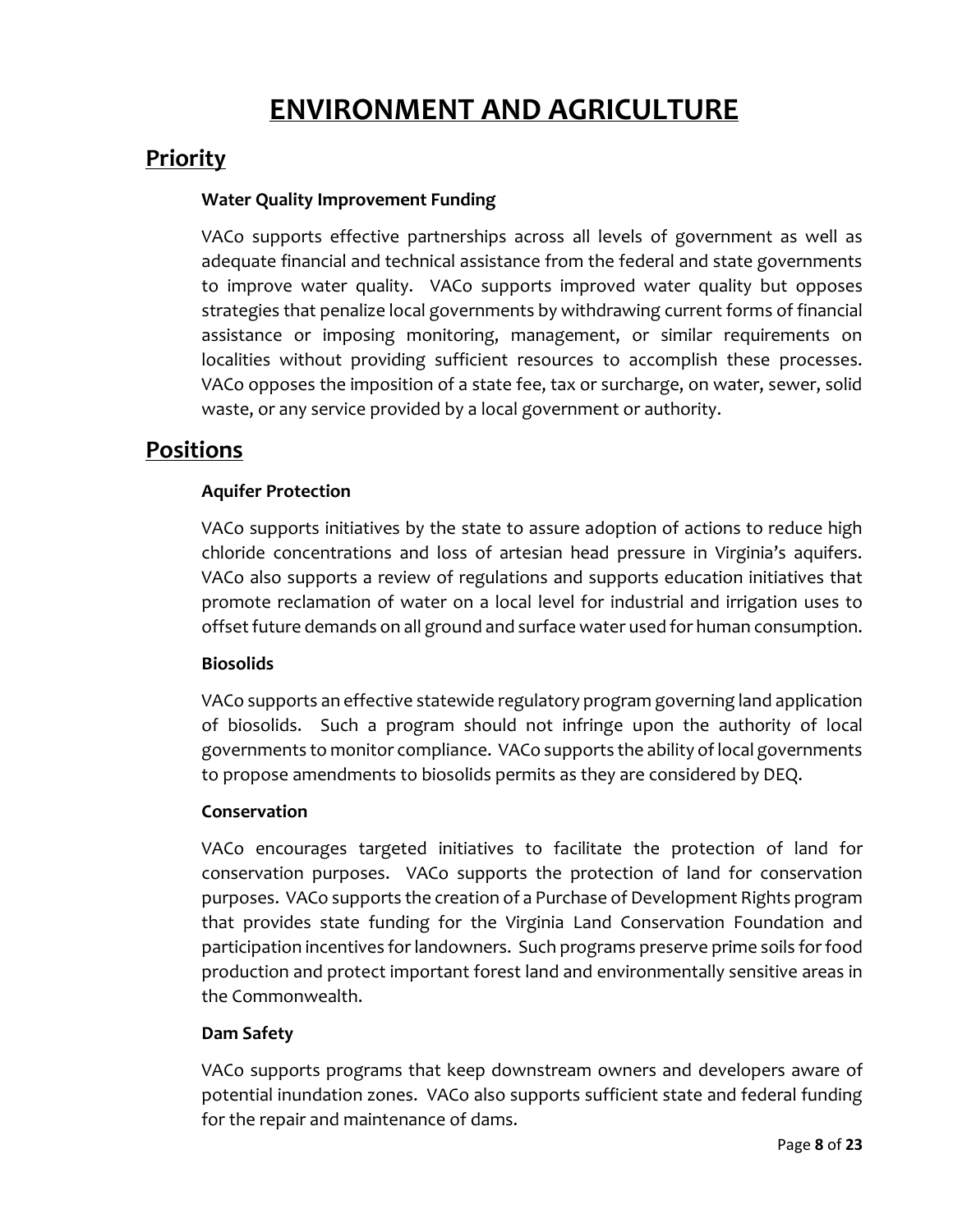# **Energy**

VACo supports renewable energy policies and energy efficiency measures that reduce greenhouse gas emissions, lessen dependence upon foreign sources of energy, and improve the feasibility of using renewable energy, including efforts to remove barriers to municipal net metering. VACo supports legislation that encourages renewable energy production through the implementation of Renewable Portfolio Standards. VACo supports creative financing mechanisms that enable localities to implement their own renewable energy and energy efficiency programs and measures. VACo supports maintaining local zoning authority regarding renewable energy facilities and other utility projects to protect agricultural and other local considerations. Finally, VACo supports responsible policies that enable coal and natural gas extraction, processing, and transport while protecting agricultural interests and natural resources.

*Dinwiddie County supports this position, but has concerns regarding the impact of renewable energy resources on timber and farmland.*

### **Hydraulic Fracturing**

VACo supports a stringent state regulatory program for hydraulic fracturing (or "fracking") that addresses the potential to tap into natural gas reserves in ways that protect public and private groundwater supplies and preserve local government authority to regulate and/or ban this type of mining activity through their land use ordinances. VACo supports transparency efforts that require the disclosure of all chemicals and chemical mixes used in the fracking process prior to their use.

### **Invasive Species and Noxious Weeds**

VACo supports funding for, and the complete implementation of, the Virginia Invasive Species Management Plan. VACo supports an amendment to the term, "noxious weeds" enabling additional invasive plants to be considered for regulation. All programs and proposals should be evaluated for their commercial impact, allowing no more than a negligible impact on Virginia's agricultural industry. Finally, VACo supports requiring better state prevention and mitigation practices.

# **Large Utility Projects**

VACo supports the provision of adequate direction and resources for the state to improve monitoring and enforcement of Erosion and Sediment Control and Stormwater requirements by entities constructing large-scale utility projects. The state should conduct a review of the annual standards, specifications, and construction general permit requirements to determine adequate protection of water and natural resources.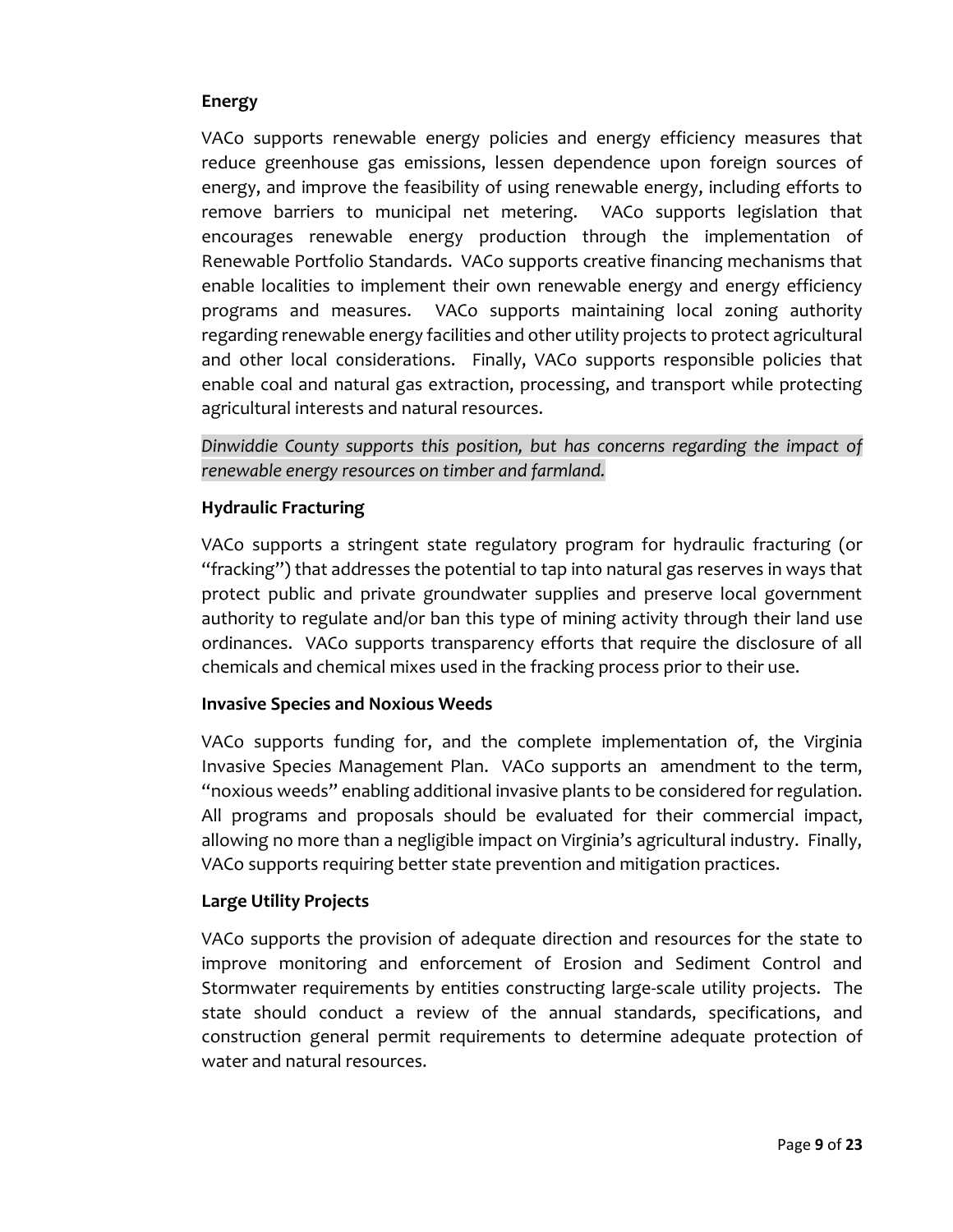### **Non-Point Source Pollution**

VACo supports a well-financed state program to address non-point source runoff from agricultural operations The program should encourage implementation of priority best management practices (BMPs) such as nutrient management planning, use of cover crops, continuous no-till farming and development of forested riparian buffers and livestock stream exclusion.

### **Predator Control**

VACo urges state and federal agencies to support the agricultural industry by allowing farmers and producers sufficient flexibility when protecting livestock against predatory animals. VACo encourages the UDSA Wildlife Services Division and the Virginia Department of Agriculture and Consumer Services to allow producers access to the predator control tools required for the continuation of effective livestock production. VACo also supports UDSA's Livestock Indemnity Program and the financial relief it provides to producers who have lost livestock to the attacks of federally protected predators.

### **Southern Rivers Watershed**

VACo supports continued funding for the Southern Rivers Watershed Enhancement Program to improve water quality in non-Chesapeake Bay watersheds.

### **Stormwater Programs**

VACo supports state funding that enables local governments to fully satisfy the resource and funding needs associated with local stormwater management programs. VACo supports legislation that proposes creative and cost-effective stormwater management practices. VACo supports initiatives that clarity and modernize stormwater regulations and permitting processes, including measures that makes permitting more efficient, reevaluates the fee structure system, and allows for considerations of factors such as long-term maintenance costs. VACo supports legislation that proposes innovative solutions to facilitate compliance with stormwater standards in ways that promote economic development while achieving water quality goals.

### **Tree Conservation and Replacement**

VACo supports expanding tree replacement and tree conservation statutes to include all localities in Virginia.

### **Onsite Wastewater Systems**

VACo supports legislation ensuring that potential buyers of real property are told about the type, size and maintenance requirements and associated costs of the wastewater systems on the property prior to the signing of the initial sales contract and the recordation of engineered systems plat and deed at the time of sale.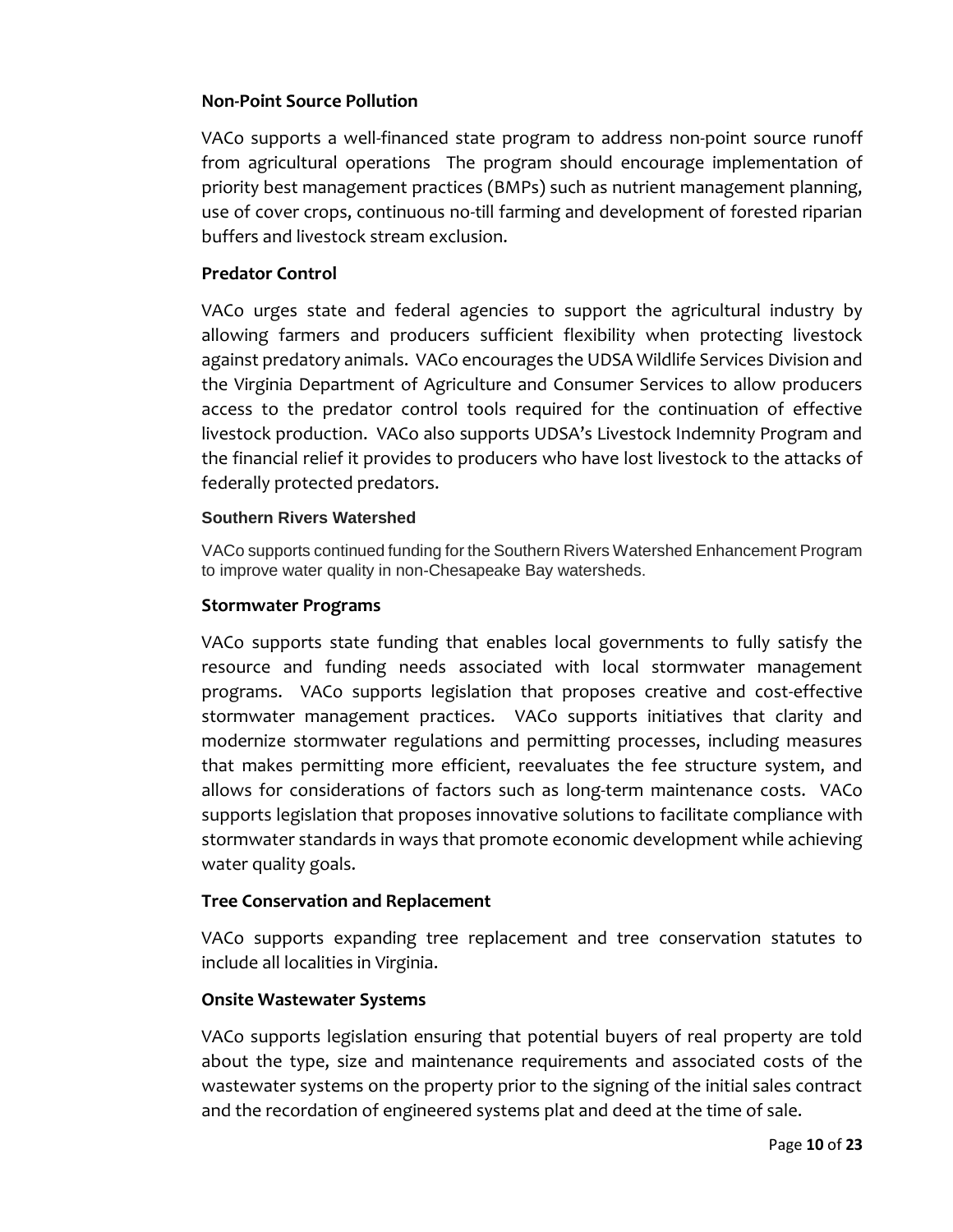### **Uranium Mining**

VACo supports continuation of a moratorium on uranium mining and milling within the Commonwealth of Virginia.

### **Technical Assistance**

VACo supports robust state funding for entities that provide critical resources and technical assistance to localities in their efforts to comply with environmental policies and regulations. This includes, but is not limited to, organizations such as the Virginia Cooperative Extension and Planning District Commissions (PDCs).

### **Water Supply Planning**

VACo supports appropriations adequate to ensure full funding by the state for the ongoing development and implementation of state-mandated water supply plans. VACo does not support overly burdensome permitting processes or applications for water usage.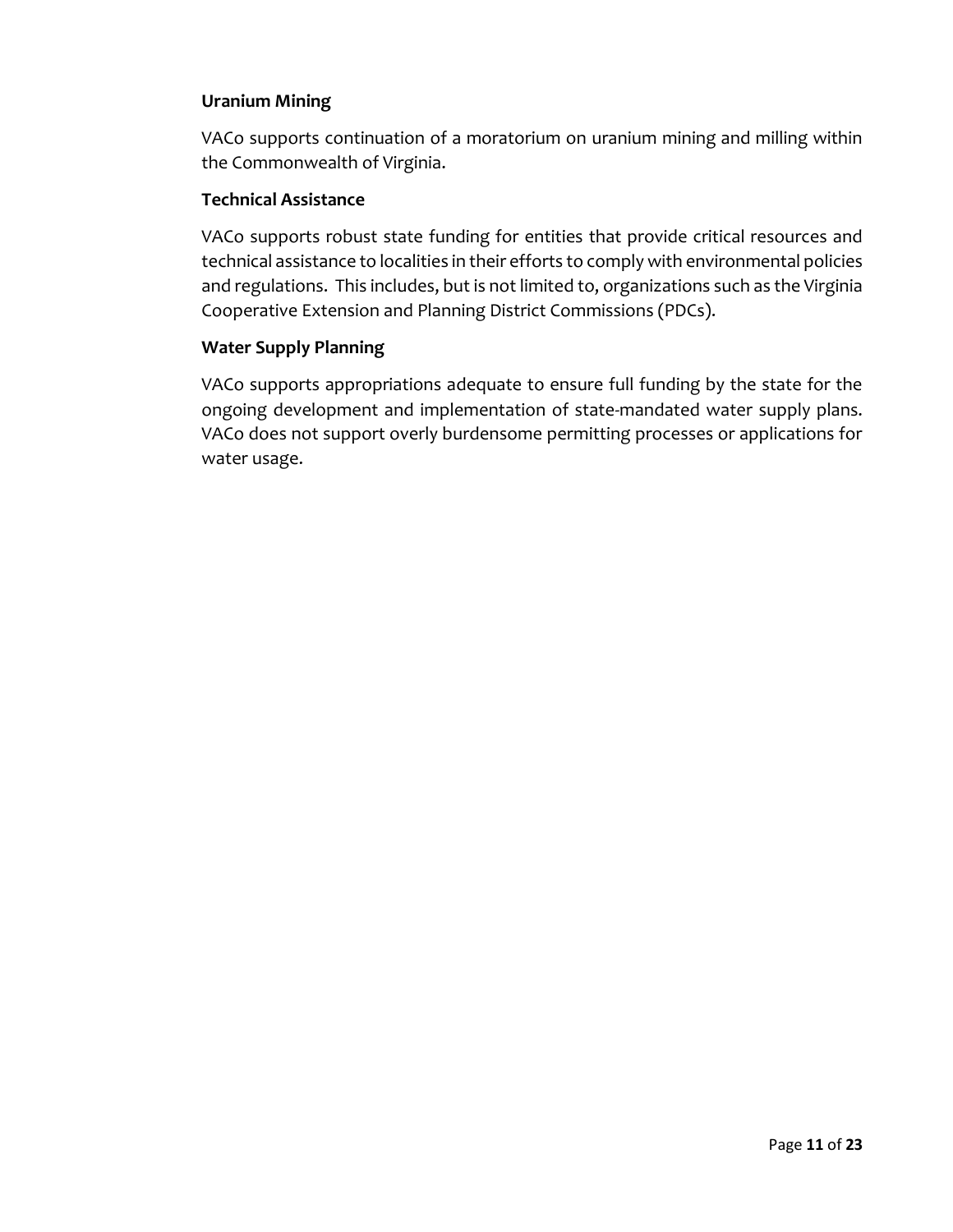# **FINANCE**

# **Priorities**

# **Local Finance**

VACo supports the authority of county governments to levy and collect revenue from local business taxes.

# **Equal Taxing Authority**

VACo supports granting counties equal taxing authority to that enjoyed by cities and towns to enact local excise taxes without referendum, such as the authority to adopt a local meals tax without referendum and to levy and collect a tobacco tax.

# **Positions**

# **Appeals of Tax Assessments**

VACo opposes proposals to make major changes to the current appeals processes for real or tangible personal property assessments, such as changes to the assessor's presumption of correctness or the role of the state Tax Commissioner with respect to valuation of property.

# **Funding for State Mandated Positions and Jails**

VACo urges the Commonwealth to meet its full funding obligations and provide flexibility in the use of state funds for compensation of Constitutional officers and state-supported local employees.

VACo requests that jail per diem funding in the 2020-2022 biennial state budget be increased to levels that better represent the costs of housing inmates, and be adjusted for inflation in the future so that payments keep pace with rising costs. The current rates of \$4 per day for local-responsible inmates and \$12 per day for stateresponsible inmates are inadequate and represent an underfunded mandate on counties. The Compensationi Board estimated a total average daily cost of operating local and regional jails to be \$85.83 per inmate in FY 2017, of which \$36.30 was contributed by localities.

VACo supports payment of the medical costs of inmates using a cost-effective program jointly funded at the federal and state levels. VACo supports streamlining the process of eligibility determination and enrollment for inmates who may qualify for Medicaid. VACo supports the provision of clinically appropriate health care for individuals incarcerated in local and regional jails; if the state establishes standards for the provision of health care, including behavioral health care, in local and regional jails, these standards should be adopted through the regulatory process with ample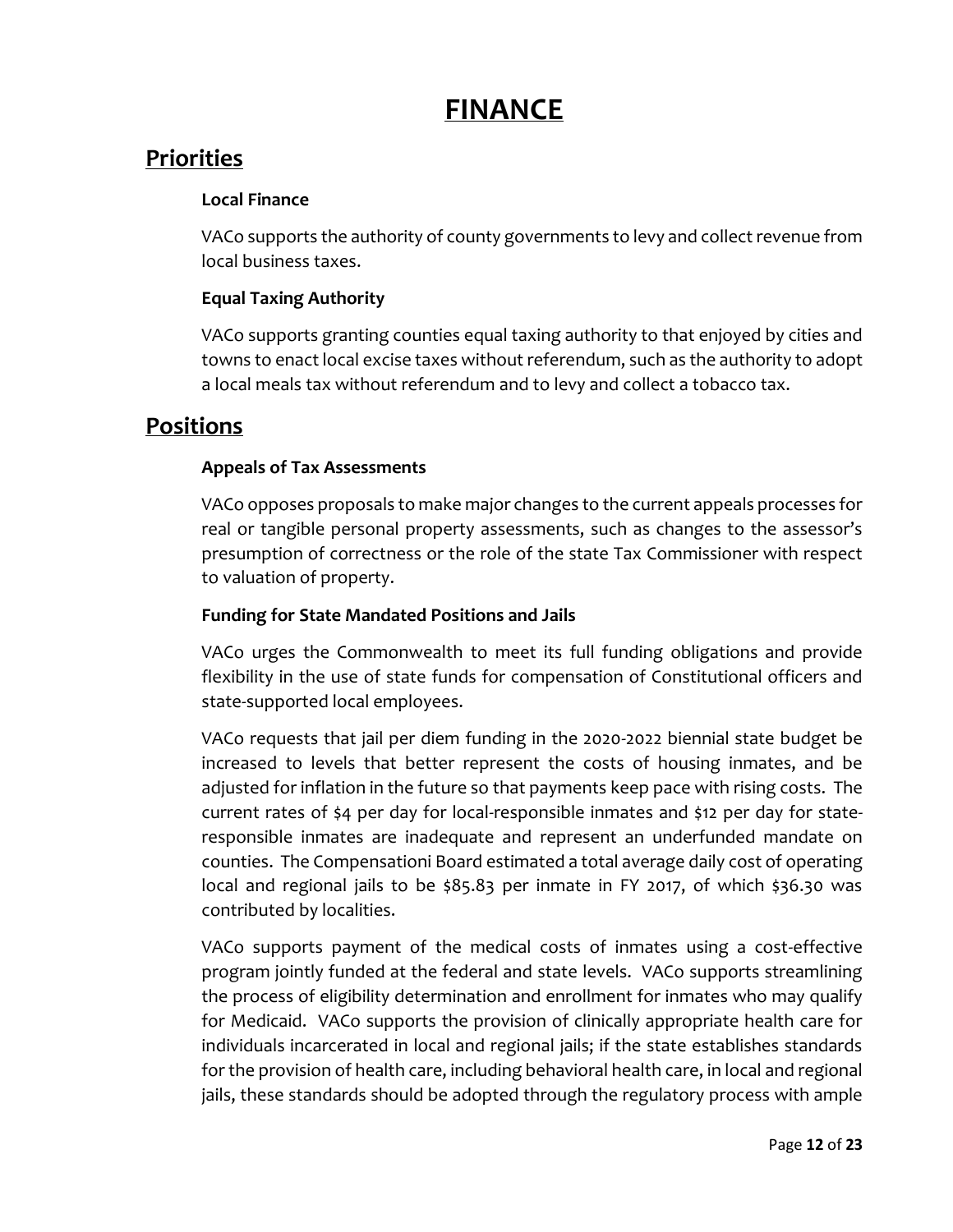opportunity for stakeholder involvement, and the state must provide sufficient funding to allow these standards to be met.

# **Funding for Payments of Service Charges in Lieu of Taxes for State Facilities**

VACo supports reinstating state payments (PILT) to counties that mitigate the impacts of state correctional and behavioral healthcare facilities on county revenue.

# **Implementation of Medicaid Expansion**

VACO supports full state funding for the local costs associated with Medicaid expansion, including local eligibility workers and case managers. VACo supports restoration of General Fund reductions to Community Service Boards in FY 2020. These savings were incorporated in the 2018 Appropriations Act and were expected to be generated by replacing General Fund support for services for previouslyuninsured CSB clients with Medicaid billing for clients newly eligible for Medicaid. However, there is concern that Medicaid reimbursements may not fully cover the General Fund reductions.

*To date, Dinwiddie County has enrolled an additional 1297 adults to Medicaid because of the Expansion.*

### **Modernization of Communications Sales and Use Tax Structure**

VACo supports updating the Communications Sales and Use Tax (CSUT)to ensure that it reflects the modern telecommunications landscape, which has evolved since the CSUT took effect in January 2017.

VACo opposes any further diversion of Communications Sales and Use Tax Trust Fund dollars beyond the uses already specified in statute. These revenues should be held in trust for localities and not diverted for general state purposes. Currently, funds from the Communications Sales and Use Tax Trust Fund are taken "off the top" for the Department of Taxation's costs to administer the tax, the telephone relay center operated by the Department for the Deaf and Hard of Hearing, and any franchise fees owed to localities. Language adopted in the 2018-2020 biennium budget provides for an additional diversion of funds to the state General Fund from assumed savings in the telephone relay contract; these funds would otherwise flow to localities.

# **Real and Personal Property Tax Exemptions Enacted Prior to 2003**

VACo supports providing localities the ability to decide whether to maintain property tax exemptions granted by the General Assembly prior to passage of the Constitutional amendment vesting the authority to grant such exemptions with localities. The Constitutional amendment, which was passed by the voters in 2002 and took effect in January 2003 placed decision-making authority about local tax exemptions with local governing bodies, within certain limits, and this authority should apply to exemptions granted before 2003 as well.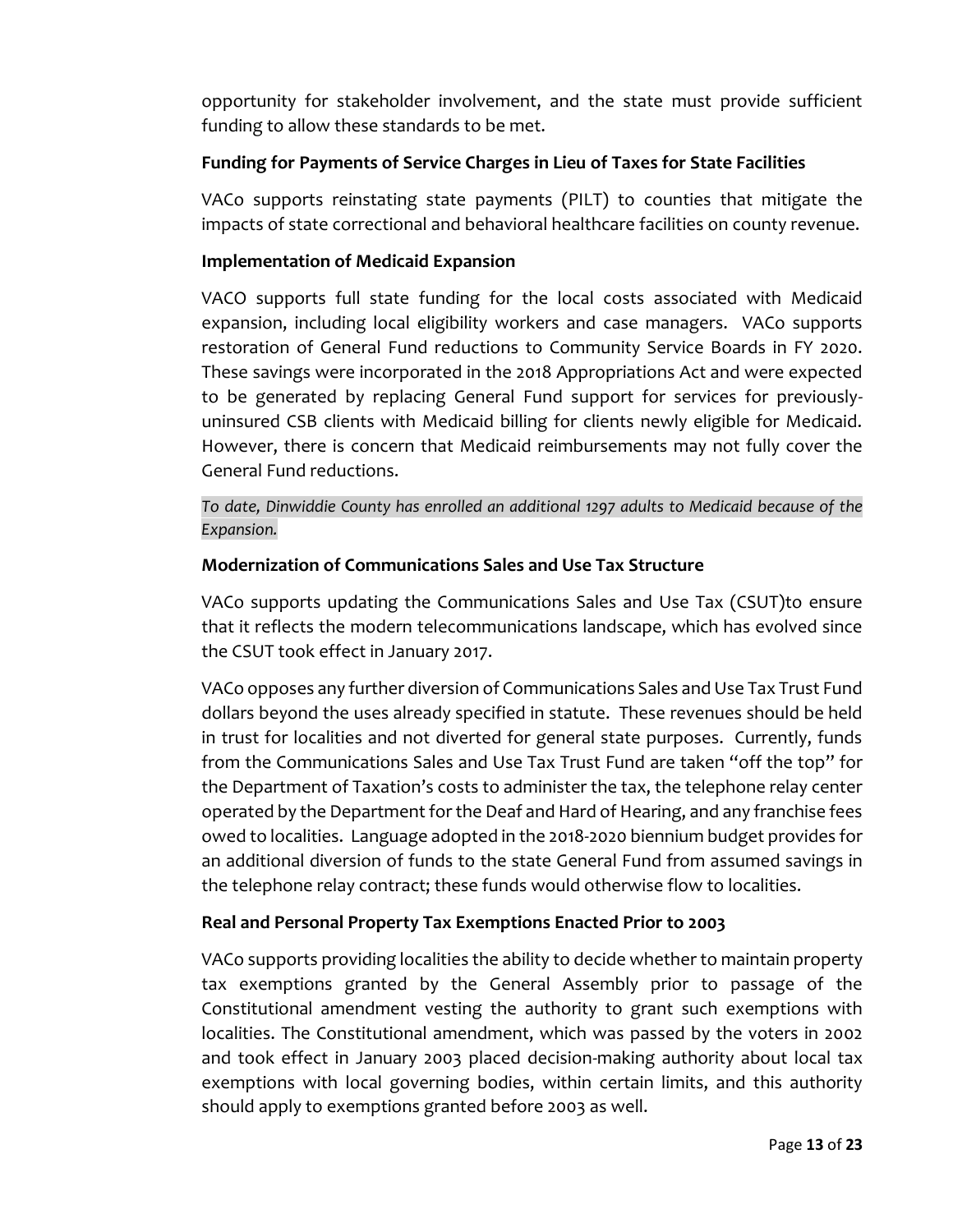# **GENERAL GOVERNMENT**

# **Priorities**

# **Local Authority**

VACo supports relaxation of the Dillon Rule and legislation maintaining and enhancing local authority and autonomy in matters including land use, revenue measures, procurement and other issues of local concern. VACo supports extending powers currently granted to some local governments. VACo opposes legislation that erodes local authority.

# **Unfunded Mandates**

VACo opposes unfunded mandates and shifting fiscal responsibility for existing programs by the Commonwealth from the state to localities. When funding for a mandated program is altered the mandate should be suspended until full funding is restored. When legislation should contain a sunset clause providing that the mandate is not binding on localities until funding by the Commonwealth is provided.

# **Positions**

# **Collective Bargaining for Public Employees**

VACo opposes any effort to mandate collective bargaining for public employees.

# **Election Costs and Districts**

VACo supports legislation that would decrease the costs of elections to localities. These costs include primaries, voting equipment, personnel and voting places. Cost reduction solutions include requiring parties to pay for primary elections, having one date for primary elections, using printed ballots, establishing countywide voting places and other similar measures. The state should provide adequate funding to localities for optical scan and other voting equipment and registrar costs. VACo also supports legislation to minimize or eliminate Split Voting Precincts. Additionally, VACo supports a streamlined process to address situations in which census boundaries do not align with locally drawn or commonly adhered to boundaries.

*Primary elections present a significant cost to Dinwiddie County as turnout is historically very*  low. Some precincts had 5-10 voters in the last primary. If primaries were funded by political *parties, it would lessen the financial burden on localities. It is the opinion of the County's General Registrar that eliminating current "splits" would also decrease the costs associated with elections considerably. The most recent election required that the County order and pay*  for seven different ballot styles as opposed to one for our five districts. Finally, the General *Registrar feels as though anything that can be done to adjust census lines will be beneficial.*

### **Ethics Reform**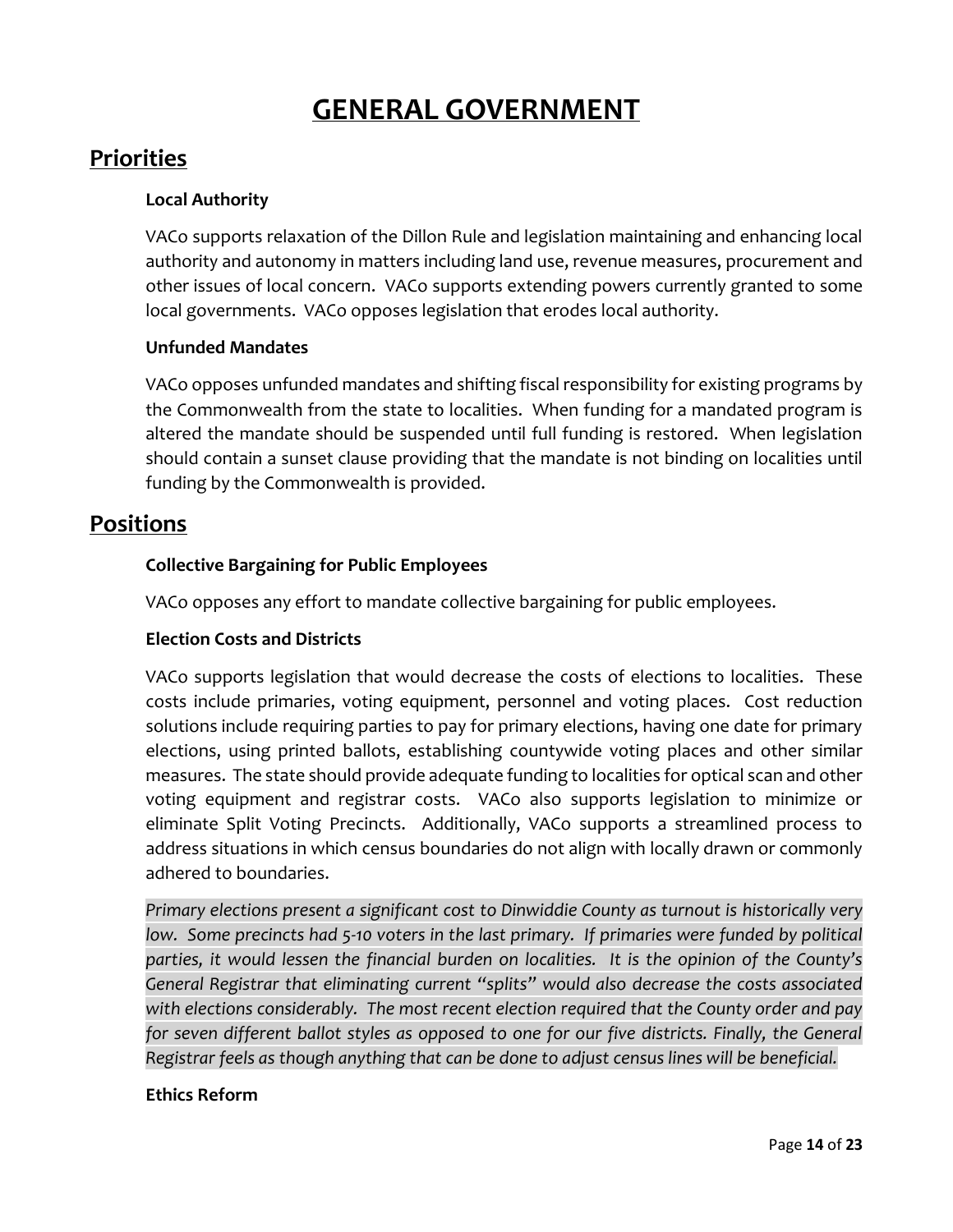VACo supports common sense efforts to strengthen Virginia's public ethics and conflicts of interest laws that are applicable and practical at the local level.

# **Freedom of Information Act (FOIA)**

VACo opposes changes to the Virginia Freedom of Information Act that would impose additional burdens on localities.

### **Grievance Hearings**

VACo supports legislation authorizing localities to use an administrative hearing officer and existing grievance panels and procedures, and opposes the mandate of a three-member panel. VACo also supports providing immunity to local government employees, officers, volunteers, administrative hearing officers and panel members for claims arising out of participation in personnel grievance procedures.

*This legislation would align Dinwiddie County's policy with that of the Department of Social Services, thereby ensuring consistency among all County employees. This legislation also allows a trained Hearing Officer to be the decision-maker in extremely important personnel matters. Granting immunity to employees creates a "safe environment" for participation of employees and others in extremely sensitive matters.*

### **Interoperability**

VACo supports the state's goal that agencies and their representatives at the local, regional, state and federal levels be able to communicate using compatible systems to respond more effectively during day-to-day operations and major emergencies. Local governments require dedicated federal and state funding sources to achieve this goal.

# **Next Generation 9-1-1 (NG9-1-1)**

VACo supports the Commonwealth's transition to Next Generation 9-1-1 (NG9-1-1) in a way that does not unfairly burden localities, financially or otherwise.

### **Pretrial Services**

VACo supports increased funding for and expansion of pretrial services.

### **Public Notice, Public Hearing and Public Procurement**

VACo supports legislation to streamline required newspaper advertising for public notices, public hearings and public procurement including legislation to give localities the option to use electronic or other forms of notification as an alternative to newspaper advertising.

*Advertisements in local newspapers are expensive, and I do know how effective they really are. I feel more people get information from the website or joining our public information distribution list rather than an ad hidden among other classifieds.*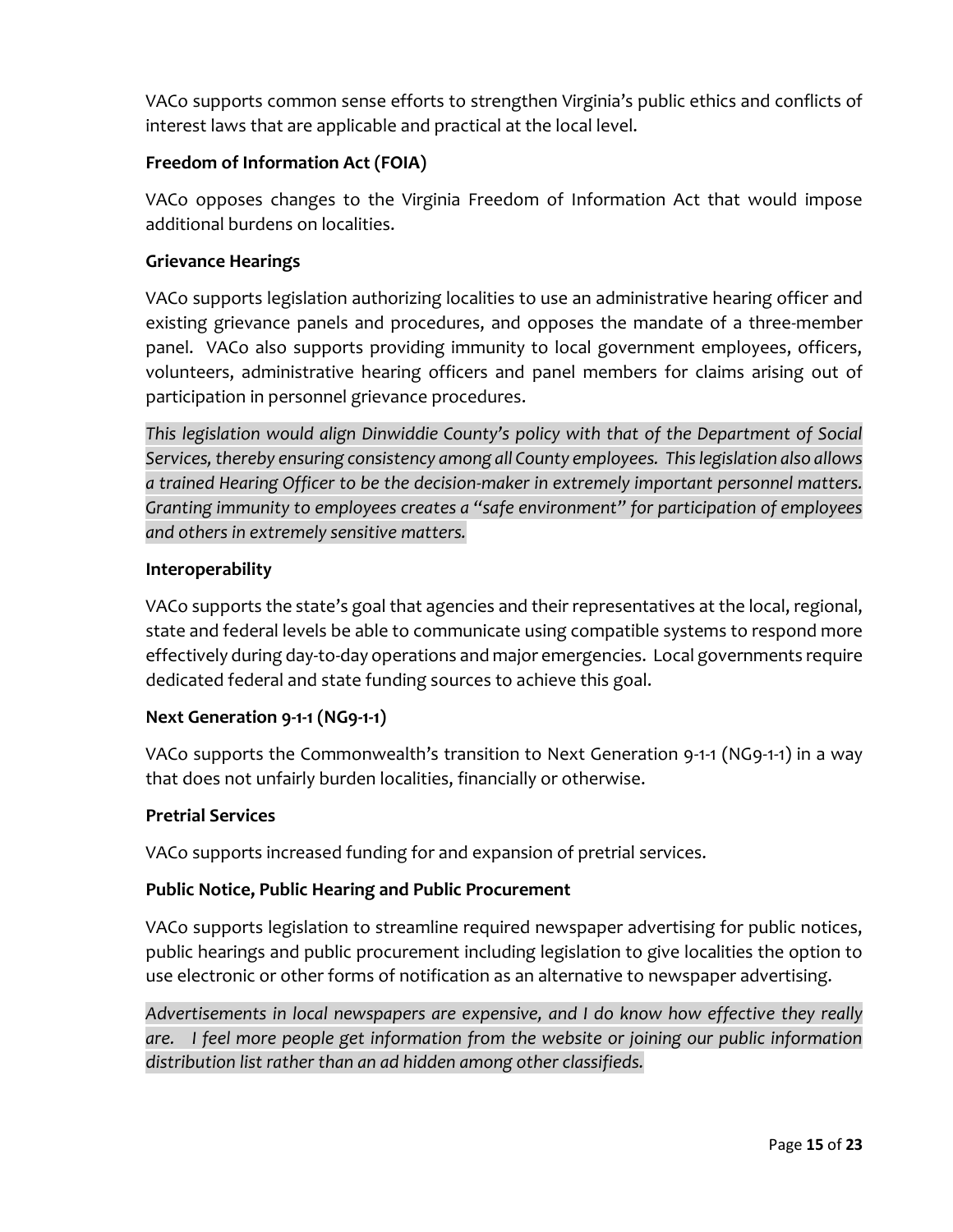# **Public Safety – Body Worn Cameras**

VACo supports maintaining the ability of local governments to adopt policies and practices regarding body worn cameras that reflect local needs and fiscal realities.

*The Dinwiddie County Sheriff's Office instituted a Body Worn Camera (BWC) program several years ago, which has been tremendously successful. Video footage of incidents has significantly*  reduced the number of founded complaints against deputies and reportedly brings a new level *of security to citizens during routine traffic stops and other law enforcement interactions. Dinwiddie County's program was made possible through grant funding from the Department of Criminal Justice Services (DCJS).*

### **Sovereign Immunity**

VACo opposes any substantive change in local governments' present defense of sovereign immunity. VACo opposes bringing counties under the Virginia Tort Claims Act.

*If Dinwiddie County did not have sovereign immunity, or if this sovereign immunity was weakened, the County would be exposed to additional liability, which would increase insurance rates and possible lead to tax increases.*

### **State Assistance for Police Departments**

VACo supports increasing state assistance for police departments through "599" Aid to Localities. This funding is designed to equalize state funding between counties in which the sheriff's department provides law enforcement and those cities, counties and towns with a police department.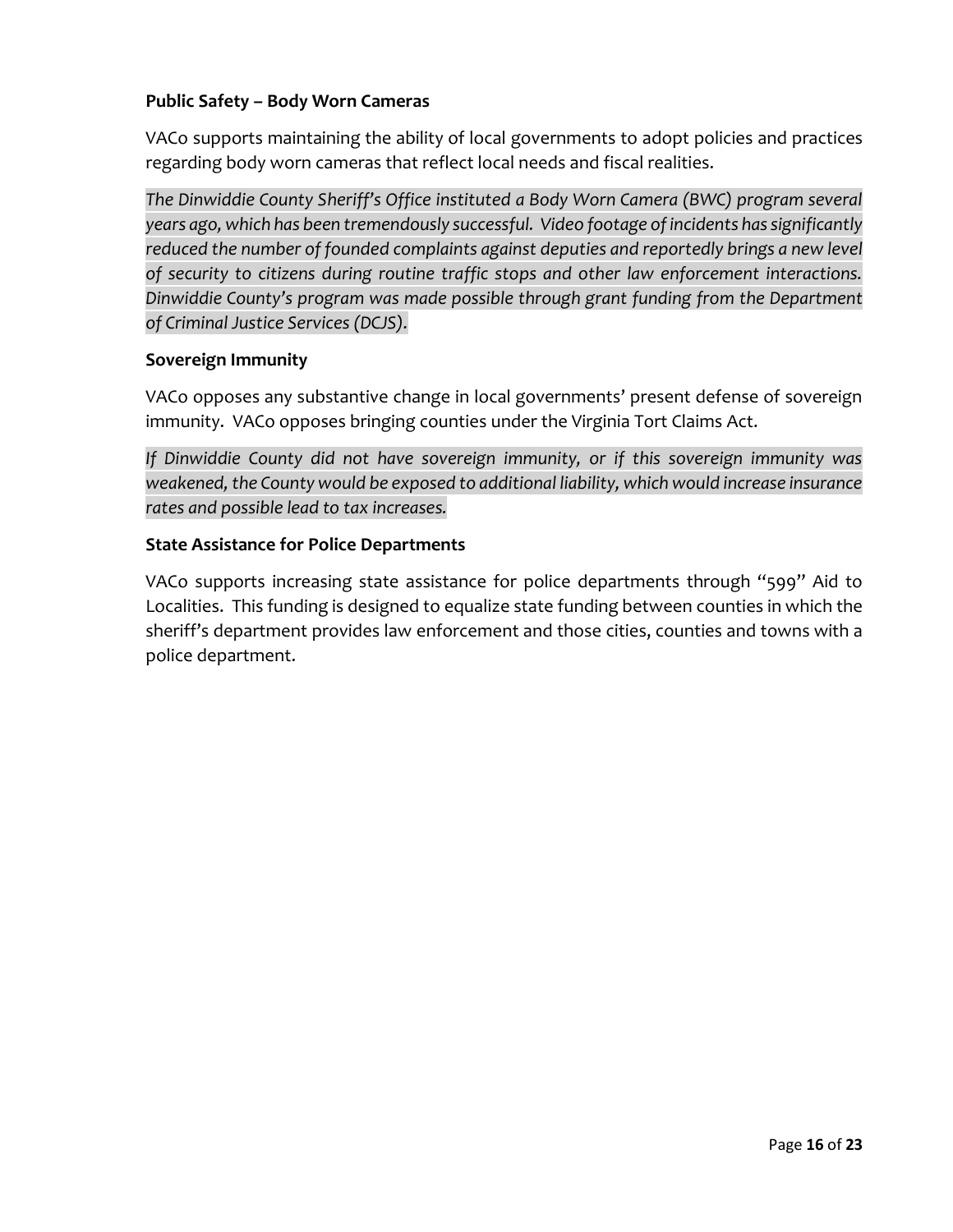# **Health and Human Resources**

# **Priority**

### **Health and Human Resources Funding**

VACo supports transparent state policies and funding to ensure the Commonwealth's at-risk families have access to high quality and appropriate services. The Commonwealth should provide full funding to localities and their state administrative entities for state mandated human services and provide the necessary program flexibility to enable localities to provide comprehensive and case-tailored services.

# **Positions**

### **Aging/Long-Term Care**

VACo supports efforts that allow seniors to remain at home in a safe and secure environment. VACo urges the General Assembly to provide sufficient funding for companion services, in-home services, and home-delivered meals.

*Dinwiddie currently has 32 people funded by state/county in Azzie Manor and Harris Manor plus 3 in Browder Manor for a total of 35. There are 89 adults who either have companion services (we could not fund this without Pamplin money as the state does not provide enough) or other state/local assistance.*

It is anticipated that many more "baby boomers" will become qualified in the next few years for *services.*

### **Behavioral Healthcare**

VACo supports continued funding by the Commonwealth sufficient to allow Community Services Boards (CSBs) to meet adequately the charge of providing services through a community-based system of care. State support must adequately enable CSBs to provide the additional services mandated by the General Assembly to be phased in over the next several years, as well as any additional requirements that may be added, such as a requirement to provide behavioral health treatment in local and regional jails.

Any changes to CSB funding should involve meaningful consultation with localities as key funding partners in the behavioral health system. In addition to local contributions to CSBs, localities make significant commitments to behavioral health through support for services funded through the Children's Services Act and local spending on behavioral health care in local and regional jails, among other funding commitments.

Proposed changes to the funding structure, such as the creation of new funding formulae, should apply only to new funding. As an alternative, hold-harmless funds must be provided to those CSBs that would stand to lose state funding under any new funding structure.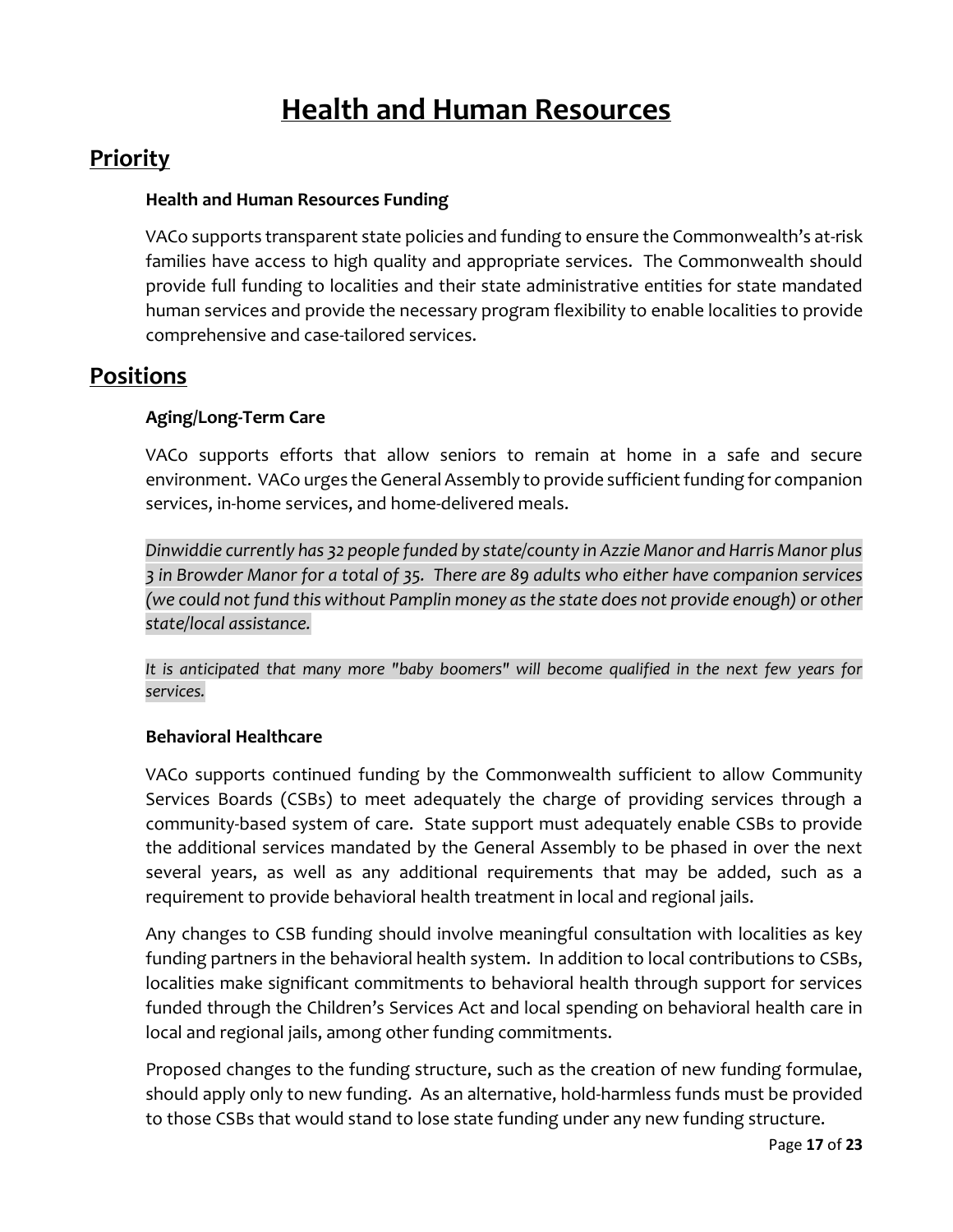VACo supports the ability of the Department of Behavioral Health and Developmental Services to waive local matching requirements for CSB funding for localities experiencing financial harddships.

Realignment of the behavioral health funding structure to incentivize community-based treatment rather than use of state hospitals will require additional state dollars and must not rely on local funding to backfill unanticipated costs for hospitalization.

VACo supports the creation of additional Medicaid waiver slots to serve individuals with intellectual and developmental disabilities in the community, approximately 13,000 of whom were on a wait-list as of August 2019.

# **Children's Services Act**

VACo supports equitable cost sharing between the state and localities for the costs involved in the placements of children in residential treatment facilities for non-educational reasons. VACo opposes proposals to limit state participation in funding services for children and youth who are mandated to be provided with special education and foster care services.

VACo supports enhancing the ability of local school divisions to serve children with disabilities in their neighborhood schools, to include flexibility in use of state pool funds to serve children with high-level needs in local or regional programs tailored to meet those needs, and additional support for special education wraparound services to help support children in their communities.

VACo supports state assistance to localities with contracting for CSA services to improve localities' ability to negotiate with providers of these services, such as private day placements.

# **Early Intervention**

VACo supports sustainable funding for Parc C Early Intervention, which is an entitlement program that provides services for Virginia's infants and toddlers. VACo requests that the General Assembly continue to increase state general funding to address growth in caseloads. Underfunding this entitlement program puts pressure on local revenues to fill funding gaps for this mandated service.

# **Emergency Medical Transportation**

VACo supports policies to protect consumers who require air ambulance services. VACo opposes proposals that would add additional legal and administrative burdens on local first responders regarding decisions about methods of transportation in emergency situations.

# **Foster Care**

VACo supports efforts to ensure that the state is prepared to meet the requirements of the recently-enacted federal legislation governing federal funding for children placed in foster care, to include preparing providers to meet new standards required in the law. This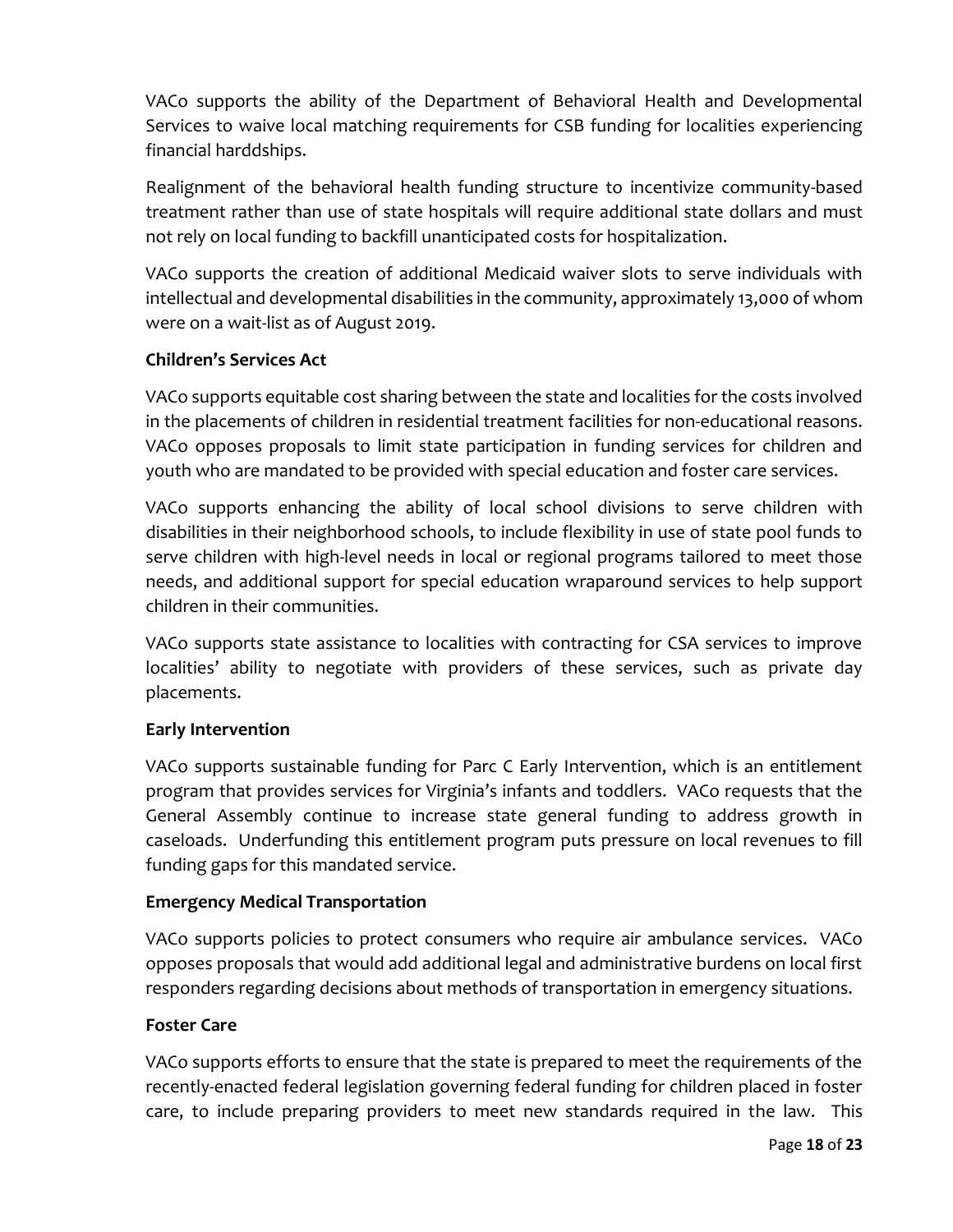legislation will allow federal participation in prevention services that previously have been funded by state and local dollars, but services must meet certain standards in order to qualify for federal funding. VACo supports state assistance in recruiting appropriate foster families to care for children who must be removed from their homes.

VACo supports state assistance in recruiting and retaining child welfare workers to address high rates of turnover in local department of social services.

*The new legislation is looking at evidence-based practices to return children to their homes rather than foster care/adoption. However, there will always be those children who need foster care families. The goal is to provide more preventive services to families. We provide some preventive services now in Dinwiddie for 10 families (not all localities do this). When Family First comes into effect, the number will at least double. At that time, we will review Family Services workload to determine if more staff will be needed or redistribution of tasks.*

# **Group Homes**

VACo supports resources necessary for the state to enforce appropriate regulation of group homes, such as staff qualifications and the condition of the homes, to ensure the protection of residents' health and safety.

### **Healthcare**

VACo supports continued state funding for dental care, school nurses and preventive services and maternal and child health programs offered through local health departments and local school systems. VACo encourages the state to prepare for emergency health services to care and to develop and find incentives that would alleviate the nursing shortages felt in many communities.

### **Human Trafficking**

VACo supports treating survivors of human trafficking as victims, not criminals, and supports their access to services available to other trauma victims such as job placement services, housing assistance, access to education, legal services and mental health services.

### **Local EMS Involvement**

VACo supports increased local involvement in state EMS planning to ensure statewide needs are met and to avoid imposing unnecessary barriers to volunteerism.

### **Prevention Services**

VACo supports increased state general funding for community-based service programs. VACo recognizes programs such as Health Families, Comprehsive Health Investment Project (CHIP) of Virginia, Smart Beginnings, and Resource Mothers as important models and requests that the General Assembly provide additional funding for these home-and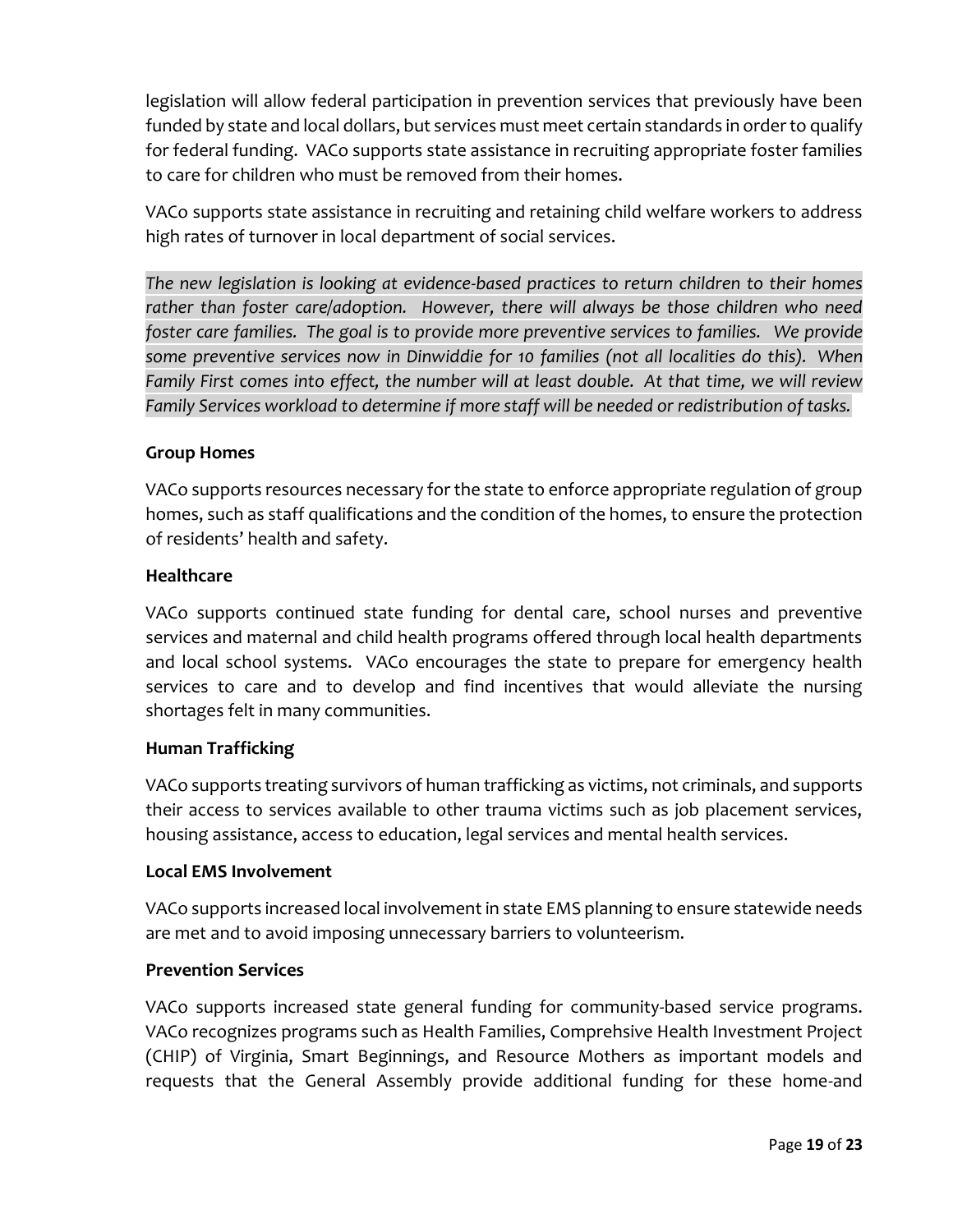community-based activities Investments in programs that ensure a strong start for children can help reduce the need for costlier interventions later in life.

### **Substance Abuse**

Efforts to address substance dependency must be comprehensive and coordinated with localities. The state should develop and support evidence-based prevention initiatives and should continue to improve access to treatment.

### **Telehealth**

VACo supports the use of electronic information and telecommunications technologies to support long-distance clinical health care, patient and professional health-related education, public health and health administration. Flexibility in the delivery of these services is essential in meeting the needs of residents.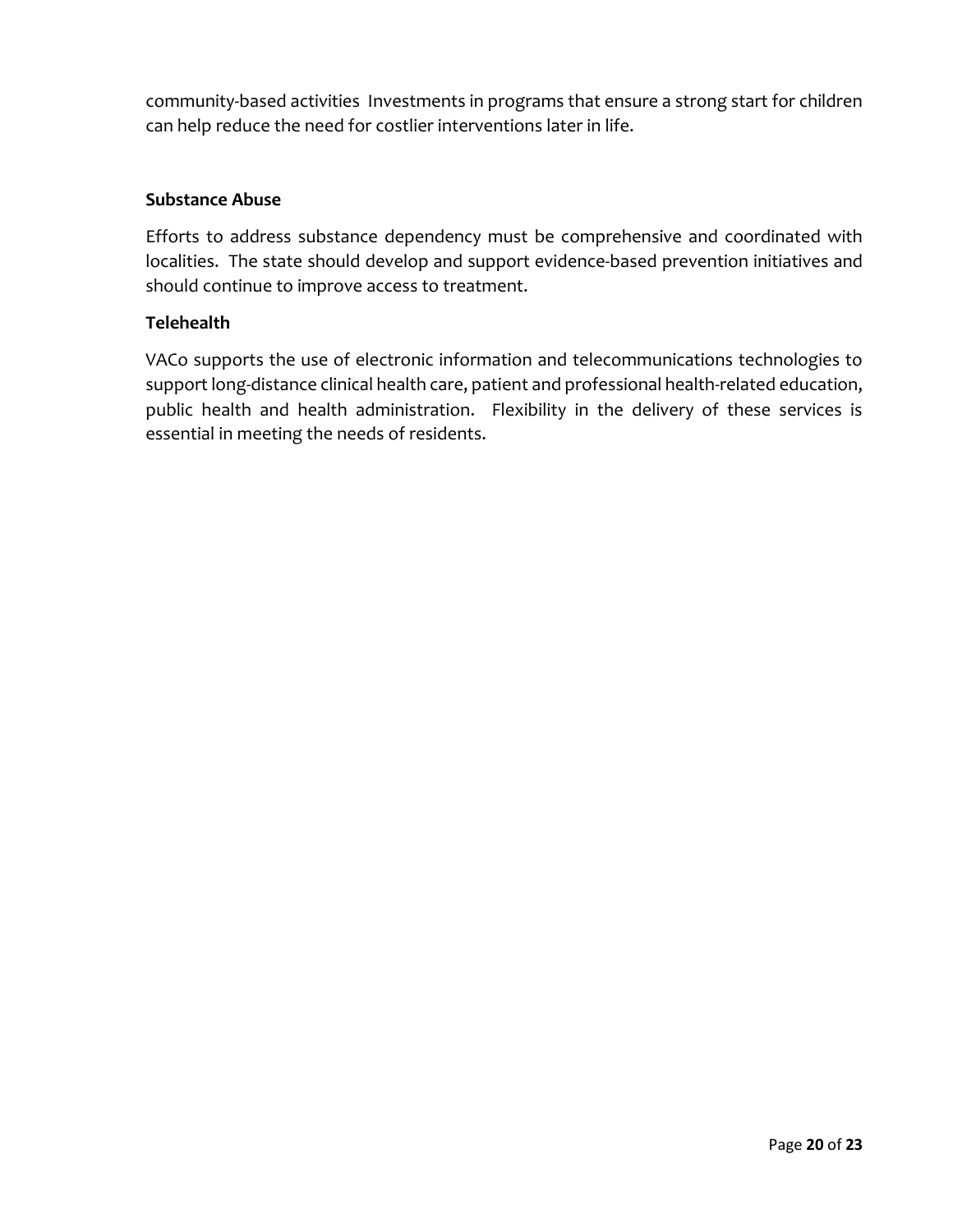# **TRANSPORTATION**

# **Priority**

### **Transportation Funding**

VACo supports expedited action to address the causes for declining growth in transportation revenues and to develop recommendations to grow revenue over time to meet increasing demands for new construction and maintenance for existing transportation infrastructure. Such action must address the secondary road needs of counties throughout the Commonwealth, as such funding has been vastly reduced over the past 10 years.

VACo supports changes to simplify the Smart Scale process for allocating transportation funds to reduce time and costs to prepare and review applications.

VACo supports adequate funding levels to maintain existing transit capital state match rates which are projected to decline starting in 2021 due to the depletion of transportation bonds.

In 2018 the legislature enacted a dedicated funding solution for Metro that came largely through reallocation of existing revenues, at the expense of other significant transportation projects throughout Northern Virginia. To address this issue, VACo supports continuing efforts to replace the regional funding that was redirected from the Northern Virginia Transportation Authority.

# **Positions**

### **Local-State Cooperation**

VACo is committed to the protection of local government authority to regulate land use. This authority must be recognized by the Virginia Department of Transportation (VDOT), and the Commonwealth Transportation Board (CTB) when evaluations are conducted to determine the consistency between local transportation plans and the Commonwealth's transportation priorities. VACo also opposes the reduction of local control that is associated with the CTB's process of designating Corridors of Statewide Significance and the implementation of Arterial Preservation. Additionally, VACo supports additional flexibility within the VDOT project approval process and standards to be responsive to localities' individual needs.

### **Devolution of Secondary Roads**

VACo opposes legislative or administrative initiatives that would transfer to counties the responsibility for the construction, maintenance or operation of new and existing roads.

### **Highway Tolls**

VACo opposes the installation of toll facilities on Virginia's interstate highways until the Commonwealth Transportation Board has thoroughly reviewed and assessed the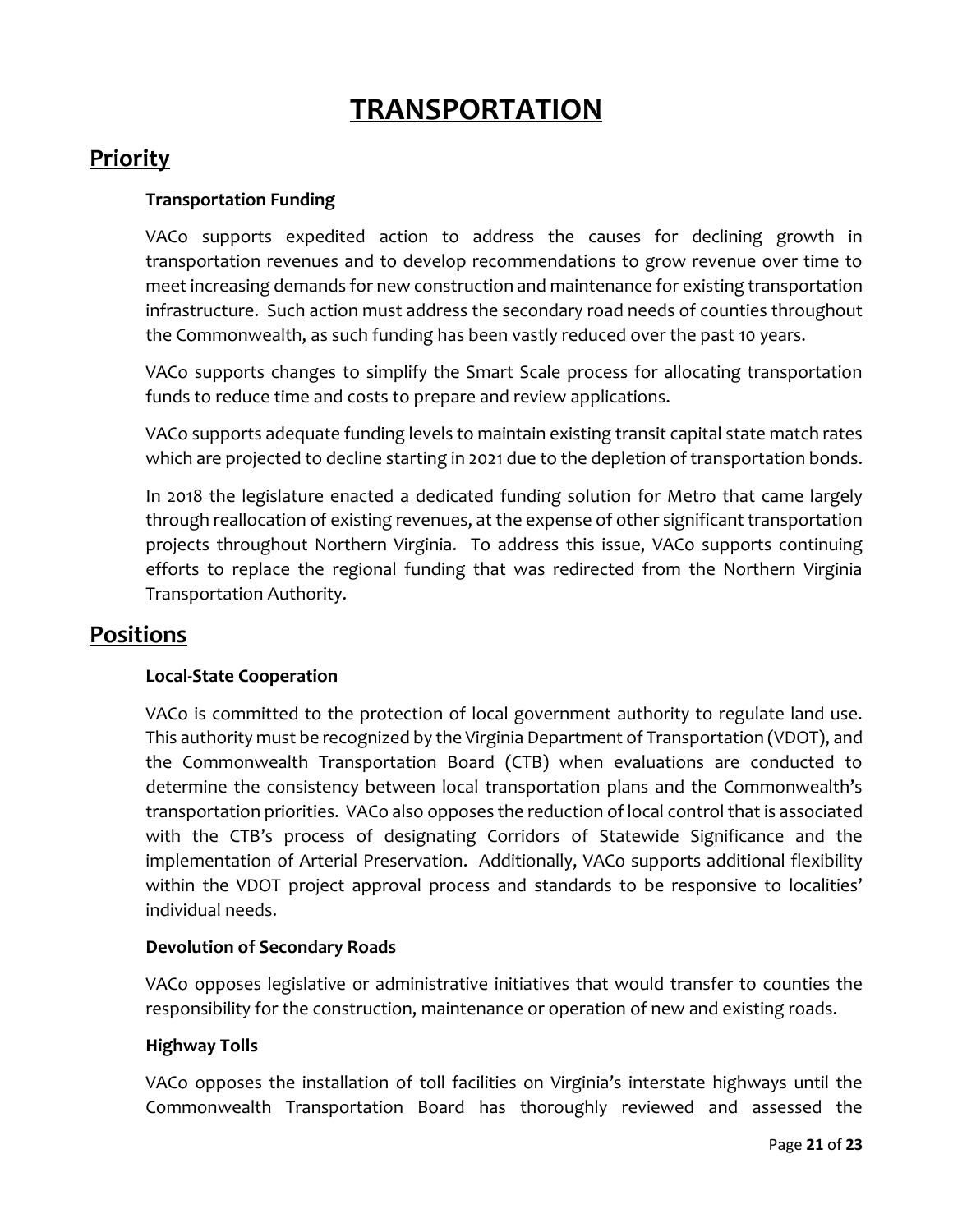components of a long-term capital improvement program, has identified and compared all available funding alternatives and has adopted a proposal that matches capital improvements with realistically available funding sources.

# **Maintenance Priorities**

VACo supports a requirement imposed upon VDOT to implement a notification plan with the local governing body to establish maintenance priorities.

### **Parking**

VACo supports general authority for counties to adopt ordinances regulating, including prohibiting, the parking of boars, RVs, utility trailers, campers, etc. on subdivision streets. In addition, VACo supports additional authority that would allow localities with parking ordinances the ability to enforce such ordinances using law enforcement, uniformed local employees, or uniformed personnel under contract with the locality.

### **Peer-to-Peer Automobile Rentals**

All vehicles, regardless of ownership, that are rented through online platforms should be subject to the current rental car taxes allocated to state and local funds.

### **Rail Enhancement Fund**

VACo supports authority for counties to approve Rail Enhancement Fund projects funded by the state and constructed within their jurisdictions.

### **Railway Crossings**

VACo supports efforts to safely improve mobility issues on roads that cross railway lines.

### **Truck Size and Weight**

VACo opposes any legislation that seeks to increase truck size or weight beyond the current federal standards thereby stressing the capacity of the Commonwealth's road systems and putting highways, roads and bridges at risk of increased damage or deterioration.